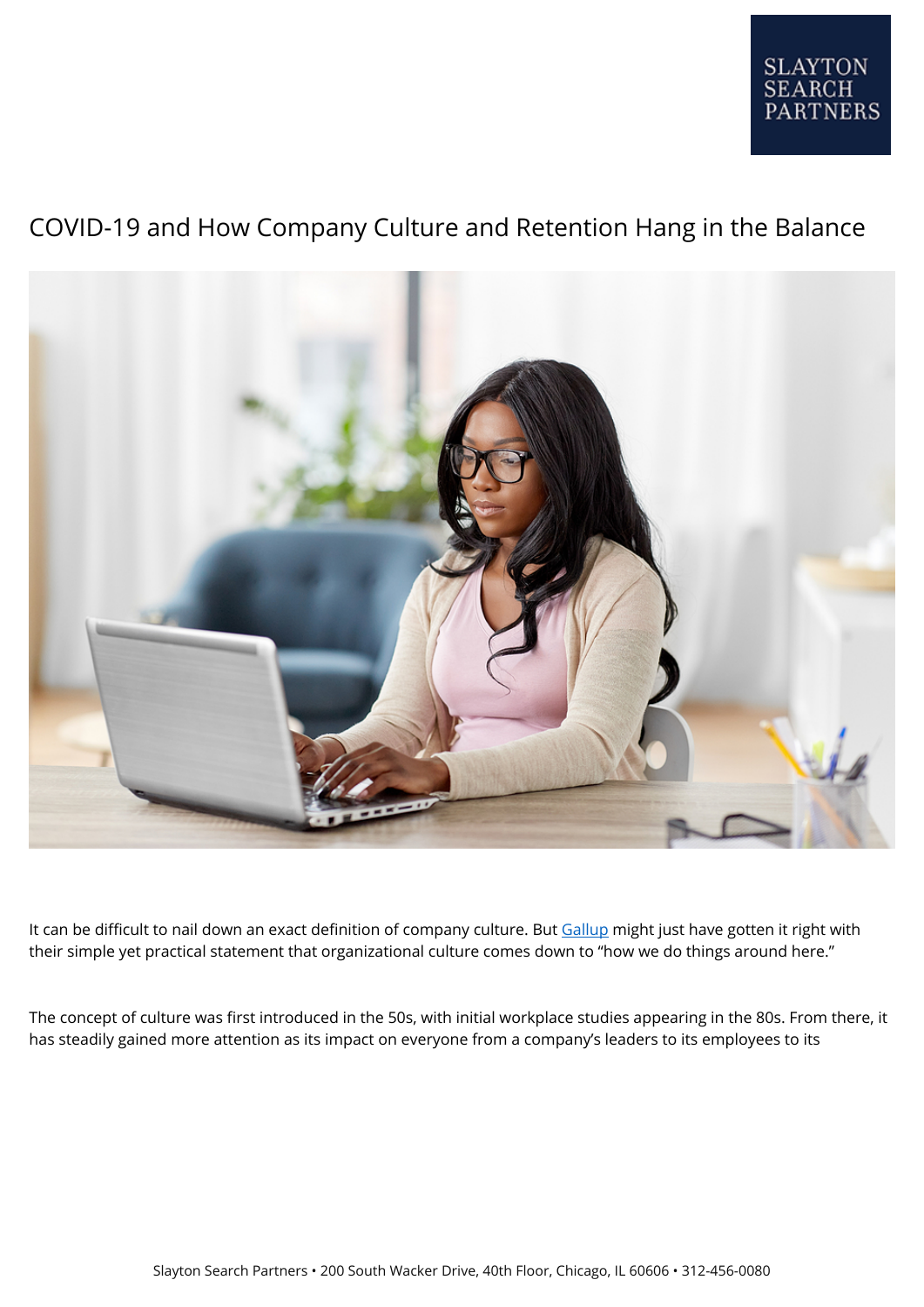customers has become increasingly apparent.

Gallup describes culture as "the organization's GPS." It shapes the direction of a company's purpose, brand promise, goals, team structures, and performance. And, of course, it also has a significant influence on *retention*.

Crucially, the last year of COVID-related upheaval and uncertainty has reshaped what almost every company's culture looks like in real life. Where culture was once reinforced with face-to-face interaction, communication, and teamwork, many companies are now grappling with how culture can be nurtured in a remote environment. Inevitably, how they approach this challenge has the potential to make or break their retention ratios.

#### The Relationship Between Culture and Retention

According to **[Deloitte](https://www2.deloitte.com/us/en/insights/focus/human-capital-trends/2016/employee-engagement-and-retention.html)**, if organizational culture is "how we do things around here," then employee engagement is "how employees feel about how we do things around here." As such, culture drives employee engagement. And employee engagement is largely what drives retention.

Every company has an innate culture, even if it's not articulated. From your everyday mom-and-pop retailer to industry giants like Apple and Starbucks, there are sets of values, beliefs, standards, customs, and norms that define how people engage, behave, interact, lead, and perform in the workplace.

In the most successful of companies, there is always a robust culture where leaders have clearly defined their values and work tirelessly to communicate and reflect those values to all employees. It's a culture where what leaders *say* is matched by what they actually *do*—and by what they empower their employees to do.

And this kind of culture is magnetic. It will attract great people while ensuring those who *don't* align with the unique culture will self-select out of the running. When new hires are brought on with this culture in mind, employees will find they fit and belong—and they will stay engaged. And those are the people who will stick around for the long run.

#### How COVID-19 Has Impacted Organizational Culture

Some say that the quickest way to get to know someone is to walk into their living room or kitchen. What is the *vibe*? How are things organized and decorated? Is the purpose of the room clear? All of these details offer a visible manifestation of the person's personality, attitude, and values.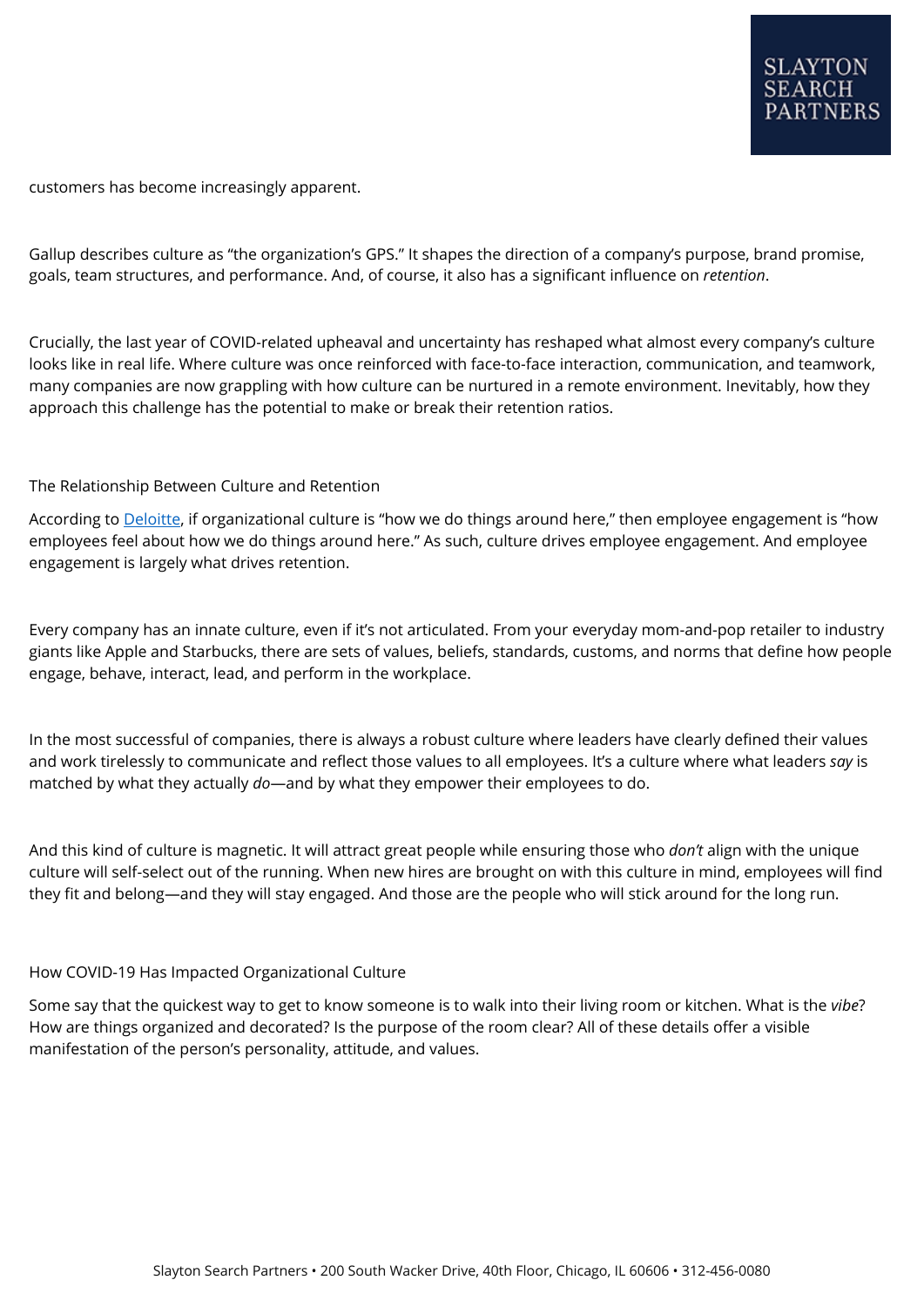And the same is often true of an organization. The office layout and design, open-door policies, meeting styles, lunch gatherings, physical perks and benefits—all these and more are outward expressions of a company's culture and help reflect and solidify company values and beliefs.

We don't need much of a reminder that COVID-19 took all this away from us. Many of us are still living that reality, missing the office and face-to-face interactions of the workplace.

That said, the remote work environment isn't all bad. According to a [study from FlexJobs,](https://www.fastcompany.com/90572072/recruiting-remote-workers-is-different-heres-how-to-tackle-the-first-step) 65% of people would prefer to keep working virtually full-time even after the pandemic is over. 31% would prefer a hybrid situation, splitting their time between remote and in-office. Many report that they are just as, if not more, productive with their time at work, while the flexibility allows for greater work-life balance than they could have predicted.

Company leaders will need to decide for themselves whether this virtual environment aligns with their business model and the unique needs of their workforce. But if they do choose to pivot permanently to a remote or hybrid scenario, how does this impact organizational culture? It seems that COVID-19 has not only put our health and wellbeing at risk, but also has the potential to weaken our cultures.

## Approaching Culture and Retention Post-COVID

Fortunately, research published in the [Harvard Business Review](https://hbr.org/2020/08/dont-let-the-pandemic-sink-your-company-culture) reveals that strong and strategically aligned cultures can survive this shift if they are also *adaptive*. That's good news for companies worried about the impact of COVID-19 on employee retention.

Being adaptive means finding new ways to model company culture and communicate values. That may extend to virtual meetings, benefits, time off, compensation, and everyday best practices. In some instances, it will mean addressing employees' physical and mental wellbeing with appropriate policies to support them. Without a doubt, it will require high quality communication and transparency from company leaders. Employees who find these qualities lacking are much more likely to leave, even if they have to wait until the pandemic is over.

Reports from [MIT](https://sloanreview.mit.edu/article/how-companies-are-winning-on-culture-during-covid-19/) on Glassdoor reviews back this up with tangible data. MIT conducts an ongoing analysis of thousands of reviews and keeps a list of top "Culture 500" companies. Many of these companies actually increased their ratings during the pandemic, with employees twice as likely to write positively about leaders' communication, transparency,